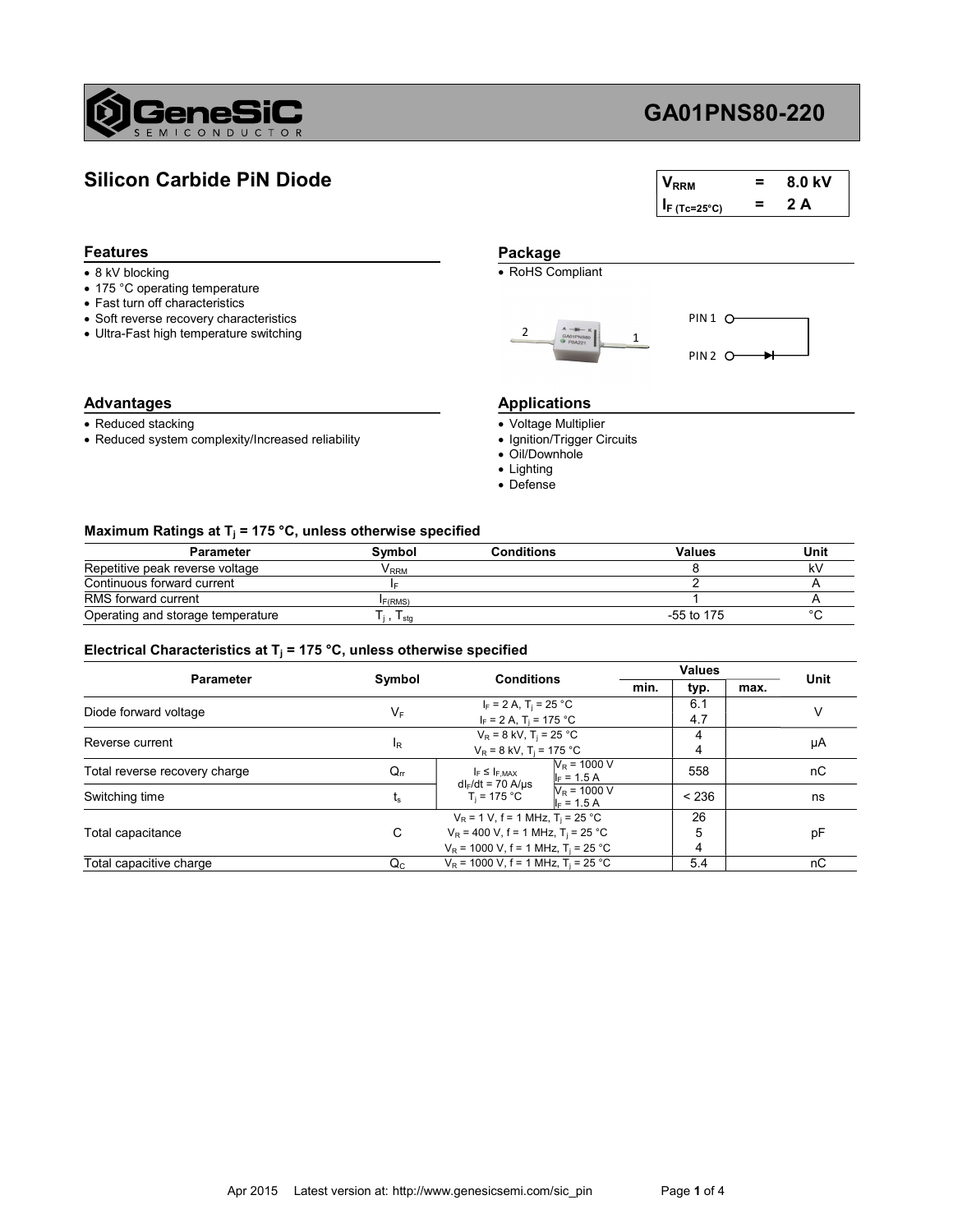

**Genes** 

 $D$  U



Figure 3: Typical Junction Capacitance vs Reverse Voltage **Characteristics** 



Figure 5: Typical Turn Off Characteristics at  $T_j = 175^{\circ}$ C and  $V_R$  = 1000 V



Figure 1: Typical Forward Characteristics Figure 2: Typical Reverse Characteristics at 25°C



Figure 4: Typical Turn Off Characteristics at  $I_k = 0.5$  A and  $V_R$  = 1000 V



Figure 6: Reverse Recovery Charge vs Cathode Current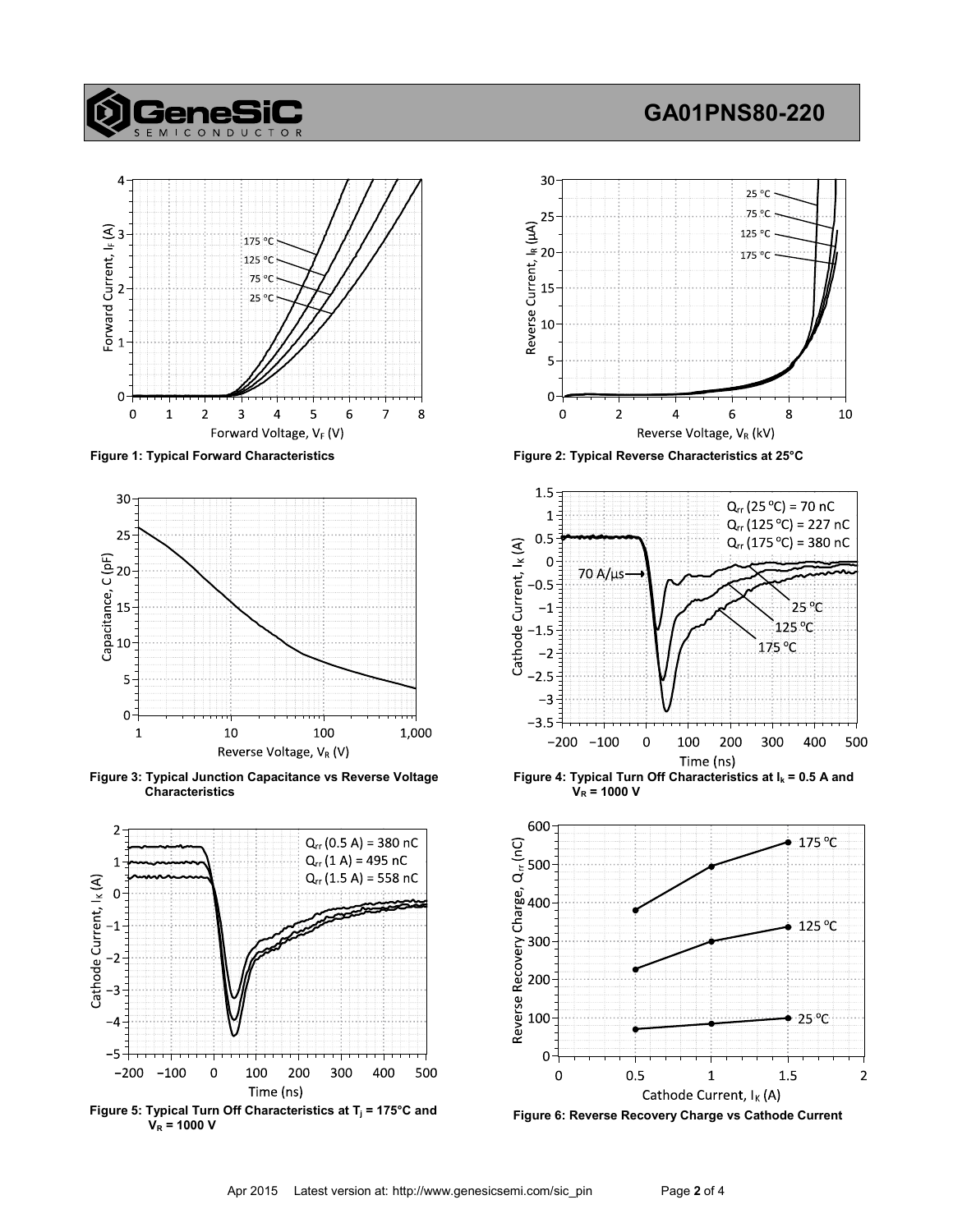

ene!  $C$  O N

D U

Figure 7: Reverse Recovery Time vs Cathode Current

### Package Dimensions:

#### PACKAGE OUTLINE



#### NOTE

1. CONTROLLED DIMENSION IS INCH. DIMENSION IN BRACKET IS MILLIMETER.

2. DIMENSIONS DO NOT INCLUDE END FLASH, MOLD FLASH, MATERIAL PROTRUSIONS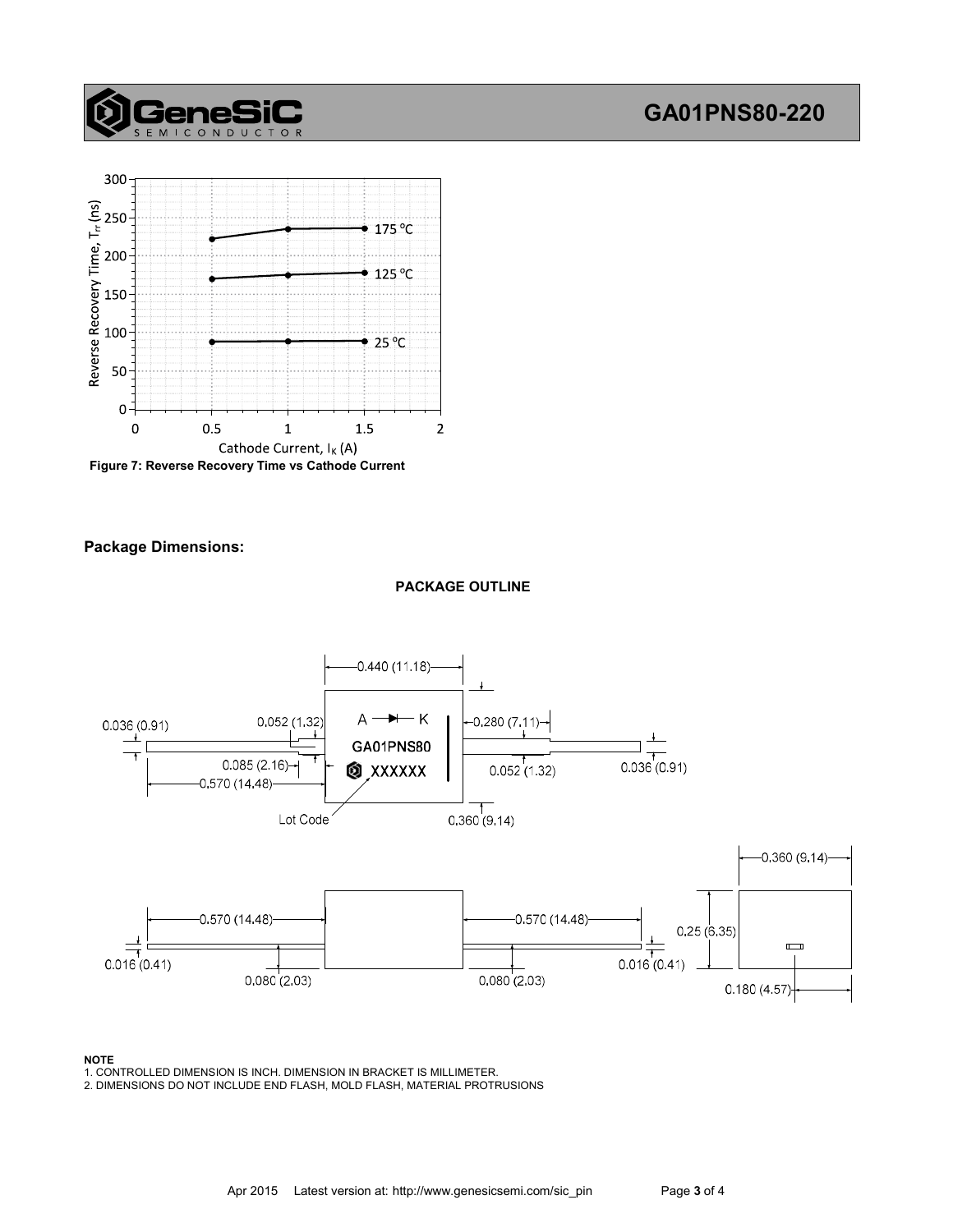

| <b>Revision History</b> |          |                                    |            |  |
|-------------------------|----------|------------------------------------|------------|--|
| Date                    | Revision | Comments                           | Supersedes |  |
| 2015/04/30              |          | Updated Electrical Characteristics |            |  |
| 2014/11/07              |          | Initial release                    |            |  |

Published by GeneSiC Semiconductor, Inc. 43670 Trade Center Place Suite 155 Dulles, VA 20166

GeneSiC Semiconductor, Inc. reserves right to make changes to the product specifications and data in this document without notice.

GeneSiC disclaims all and any warranty and liability arising out of use or application of any product. No license, express or implied to any intellectual property rights is granted by this document.

Unless otherwise expressly indicated, GeneSiC products are not designed, tested or authorized for use in life-saving, medical, aircraft navigation, communication, air traffic control and weapons systems, nor in applications where their failure may result in death, personal injury and/or property damage.